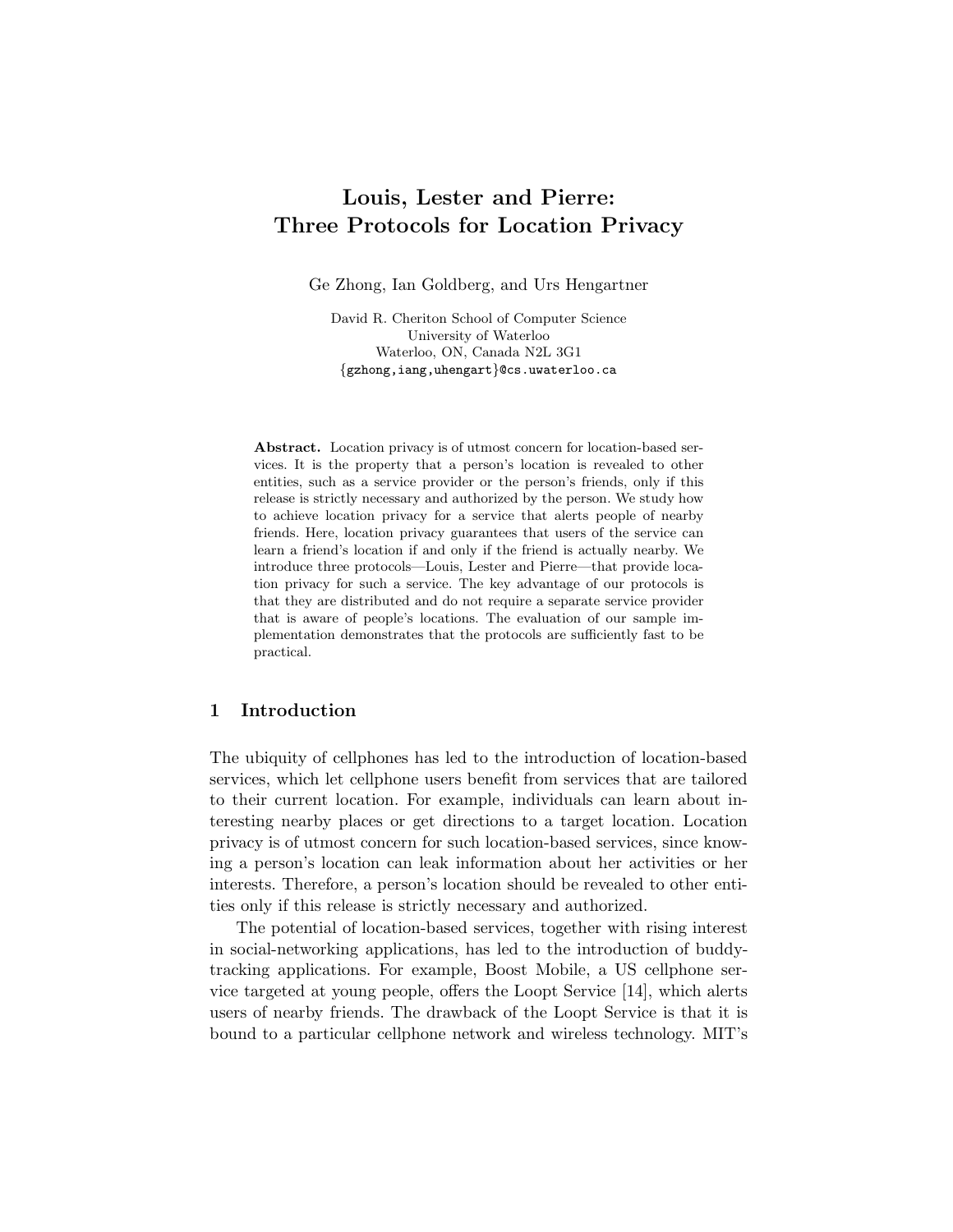iFIND project [15] works around this problem by introducing a distributed buddy-tracking application, where a person's WiFi device determines its location and shares this information with the person's friends. While it is possible to exploit this approach for alerting people of nearby friends, its disadvantage is that the friends always learn each other's location, regardless whether they are actually nearby; that is, the approach may reveal more information than desired. What we really want is a distributed buddy-tracking application where users (and their devices) can learn information about their friends' locations if and only if their friends are actually nearby. In the rest of this paper, we call this problem the nearby-friend problem.

We present three protocols—Louis, Lester and  $Pierre<sup>1</sup>$ —for solving the nearby-friend problem. The Louis protocol requires a semi-trusted third party that does not learn any location information. The Lester protocol does not need a third party, but has the drawback that a user might be able to learn a friend's location even if the friend is in an area that is no longer considered nearby by the friend. However, this can happen only if the user is willing to invest additional work. The Pierre protocol does not have this disadvantage at the cost of not being able to tell the user the precise distance to a nearby friend.

Our protocols can run on wireless devices with limited communication and computation capabilities. The Louis protocol requires four communication steps, whereas the Lester and Pierre protocols require only two steps. Furthermore, the evaluation of our sample implementation shows that the cost of running our protocols is comparable to the cost of setting up a TLS [7] connection.

The rest of this paper is organized as follows. In section 2, we discuss previous approaches to solve the nearby-friend problem. Our protocols exploit homomorphic encryption, which we review in section 3. We present the Louis, Lester and Pierre protocols in sections 4, 5, and 6, respectively, and compare their features in section 7.

# 2 Related Work

Location cloaking has been a popular approach for providing location privacy [5, 9, 10, 16]. Here, an individual's device or a third party cloaks the individual's location before giving it to the provider of a locationbased service. Cheng et al. [5] study location cloaking for a service that alerts people of nearby friends. For each individual, the service provider

<sup>1</sup> Our protocols are named after three former residents of 24 Sussex Drive, Ottawa.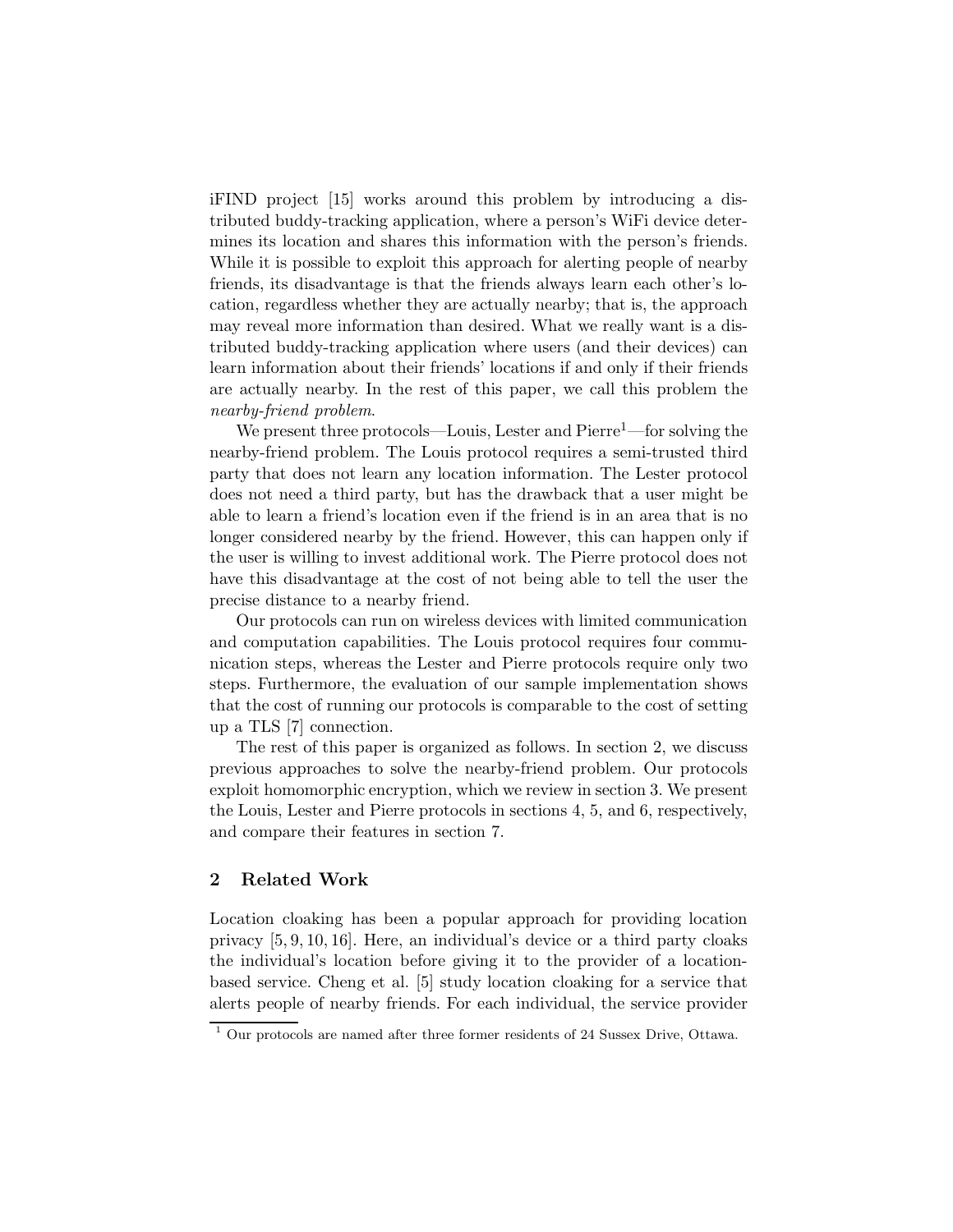knows only that the individual is within a particular region, but not where exactly. The authors develop a metric for describing the quality of an answer received from the service. This metric allows an individual to trade off privacy for better answer quality. A drawback of this approach is that the service provider learns some location information. Our protocols do not require such a third party. (In the Louis protocol, the third party does not learn any location information.) Furthermore, if a friend is nearby, our protocols will always return a positive answer and there is no doubt about the quality of the answer.

The nearby-friend problem is an instance of a secure multiparty computation problem, where multiple parties jointly compute the output of a function without learning each other's inputs. We next examine two previous approaches based on secure multiparty computation that are applicable to solving the nearby-friend problem.

Køien and Oleshchuk [12] present a secure two-party protocol for the point-inclusion problem. The protocol allows Alice to learn whether a point chosen by Bob is in a polygon determined by Alice, without Bob revealing the point to Alice and without Alice revealing the polygon to Bob. We could exploit this protocol for letting Alice know whether Bob is nearby. Namely, Alice determines the circle around her current location that corresponds to the area that she considers nearby and approximates the circle with a polygon; Bob picks the point that corresponds to his current location. However, Køien and Oleshchuk's protocol has a flaw: Alice can learn Bob's location by choosing a degenerate polygon. For example, if there are only two different edges in the polygon and all the other edges are identical to one of them, Alice will usually be able to solve a system of linear equations to determine Bob's location. Bob cannot detect degenerate polygons, assuming the underlying encryption scheme is semantically secure, so this protocol is not adequate for solving the nearby-friend problem.

Atallah and Du [1] also study the point-inclusion problem. Their protocol lets both Alice and Bob learn whether Bob's point is in Alice's polygon. The protocol is based on solving the secure two-party scalar product problem and the secure two-party vector dominance problem [1]. With the help of a semi-trusted third party, the first problem can be solved in three communication steps [8]. The solution of the second problem is based on solving Yao's millionaire problem [22]. The most efficient constant-round protocol for solving this problem requires six communication steps [3]. With a semi-trusted third party, the problem can be solved in three communication steps [4]. Our Louis protocol, which needs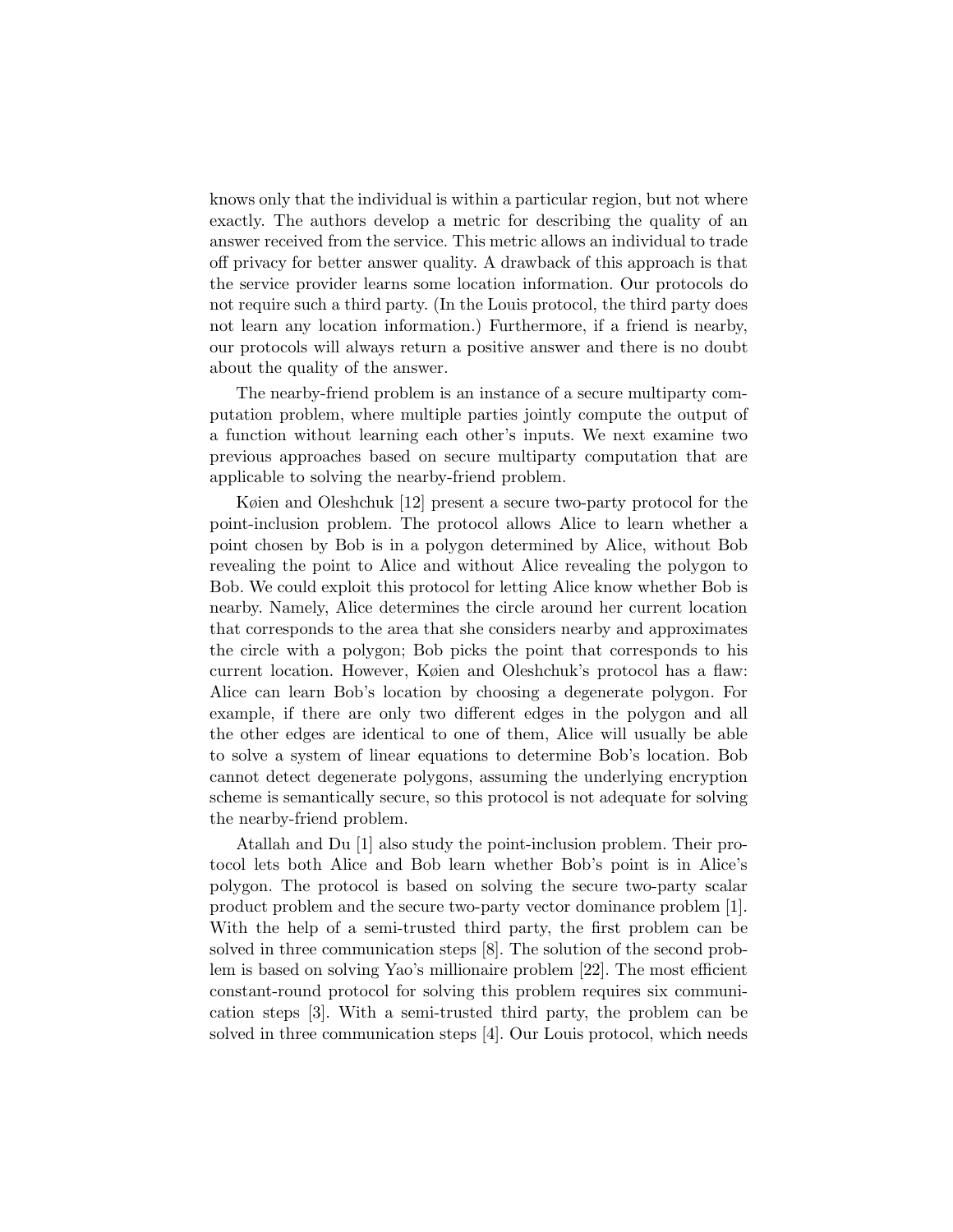a semi-trusted third party, lets Alice know in four communication steps whether Bob is nearby and requires one additional step to inform Bob of this result. The Lester and Pierre protocols each require two communication steps to let Alice learn whether Bob is nearby. To let Bob know whether Alice is nearby, these protocols also require one additional step. In summary, to achieve the same result as Atallah and Du's protocol, our protocols require fewer communication steps and the Lester and Pierre protocols do not need a third party at all.

## 3 Homomorphic Encryption

Our protocols use the techniques of public-key cryptography, but we require the cryptosystems used to have a special algebraic property: that they are additive homomorphic. An additive homomorphic cryptosystem is one in which, given  $\mathcal{E}(m_1)$  and  $\mathcal{E}(m_2)$ , one can efficiently compute  $\mathcal{E}(m_1 + m_2)$ . Our protocols use two of these systems, which we review here.

### 3.1 Paillier

The first of these systems is the Paillier cryptosystem [18]. Like the RSA cryptosystem, a user Alice selects random primes  $p$  and  $q$  and constructs  $n = pq$ ; plaintext messages are elements of  $\mathbb{Z}_n$ . Unlike RSA, however, ciphertexts are elements of  $\mathbb{Z}_{n^2}$ . Alice picks a random  $g \in \mathbb{Z}_{n^2}^*$  and verifies that  $\mu = (L(g^{\lambda} \mod n^2))^{-1} \mod n$  exists, where  $\lambda = \text{lcm}(p-1, q-1)$  and  $L(x) = (x - 1)/n$ . Alice's public key is then  $(n, g)$  and her private key is  $(\lambda, \mu)$ .

To encrypt a message m, another user Bob picks a random  $r \in \mathbb{Z}_n^*$ n and computes the ciphertext  $c = \mathcal{E}(m) = g^m \cdot r^n \mod n^2$ . To decrypt this message, Alice computes  $\mathcal{D}(c) = L(c^{\lambda} \mod n^2) \cdot \mu \mod n$ , which always equals m.

Given  $\mathcal{E}(m_1) = g^{m_1} \cdot r_1^n \mod n^2$  and  $\mathcal{E}(m_2) = g^{m_2} \cdot r_2^n \mod n^2$ , Bob can easily compute  $\mathcal{E}(m_1 + m_2) = \mathcal{E}(m_1) \cdot \mathcal{E}(m_2) \bmod n^2 = g^{m_1 + m_2}$ .  $(r_1r_2)^n \bmod n^2$ .

Note that if Bob does not trust Alice enough to generate her Paillier modulus correctly, he can insist she prove its validity (that is, that it is the product of exactly two nearly equal primes) [13].

## 3.2 CGS97

Cramer, Genarro and Schoenmakers [6] present the CGS97 scheme. This is a variant on El Gamal, where we have (public) large primes  $p$  and  $q$  such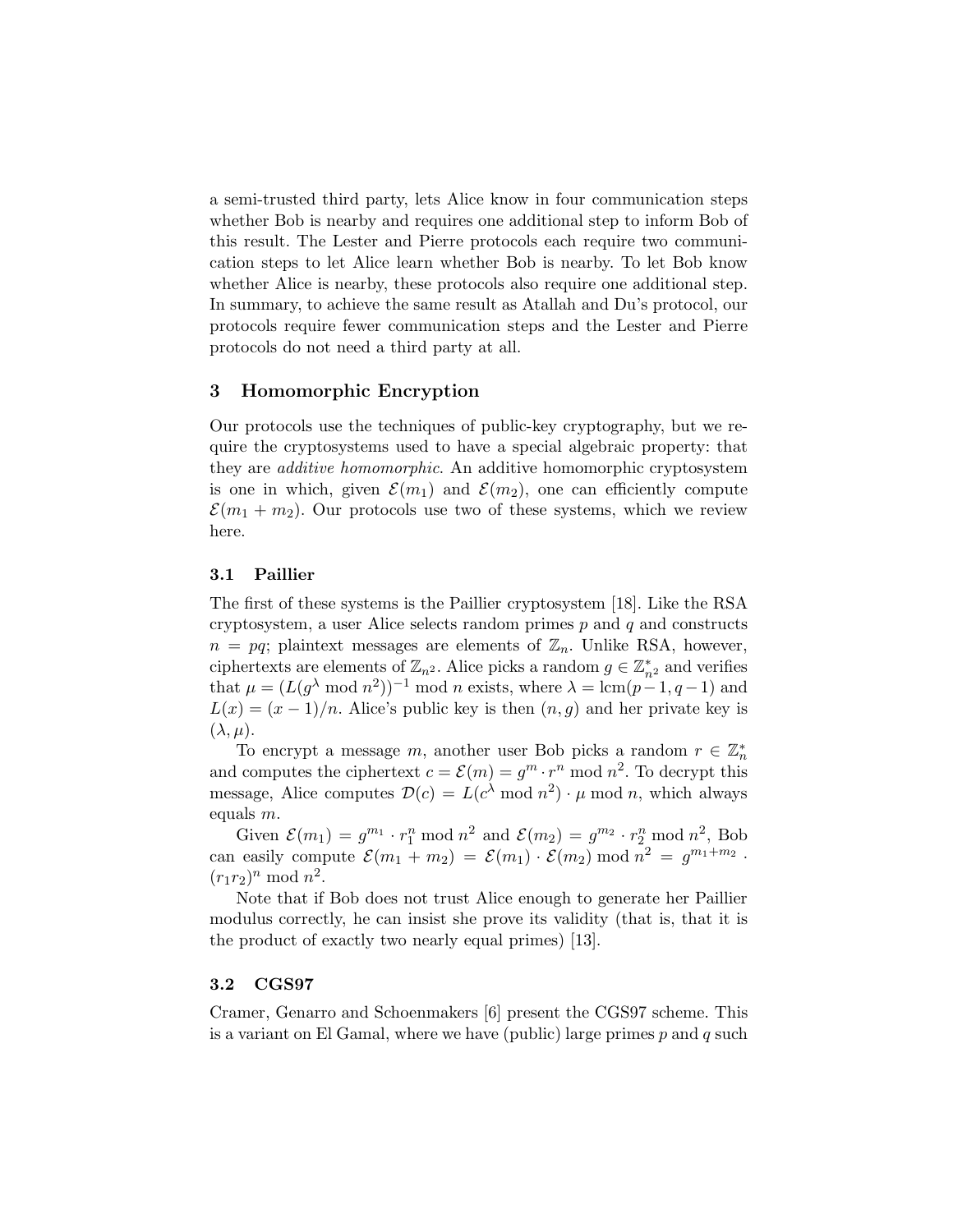that  $q|p-1$ . Plaintexts are elements of  $\mathbb{Z}_q$  and ciphertexts are elements of  $\mathbb{Z}_p \times \mathbb{Z}_p$ . Alice's private key is a random element  $a \in \mathbb{Z}_q$  and her public key is  $A = g^a \bmod p$ .

To encrypt a message m, Bob picks a random  $r \in \mathbb{Z}_q$  and computes  $(c_1, c_2) = \mathcal{E}(m) = (g^r \mod p, A^{r+m} \mod p).$  To decrypt this message, Alice finds  $A^m = c_2 \cdot c_1^{-a}$  mod p and computes m as the discrete log of that value with the base of  $A$ , mod  $p$ . Note that this can only be done if M, the number of possible plaintext messages, is small. In that event, the Pollard lambda, or "kangaroo", method [19] can find m in time  $O(\sqrt{M})$ .

Given  $\mathcal{E}(m_1) = (g^{r_1} \bmod p, A^{r_1+m_1} \bmod p)$  and  $\mathcal{E}(m_2) = (g^{r_2} \bmod p,$  $A^{r_2+m_2} \mod p$ , Bob can easily compute  $\mathcal{E}(m_1+m_2)=(g^{r_1+r_2} \mod p,$  $A^{r_1+r_2+m_1+m_2} \mod p$  by pointwise multiplication mod p.

### 4 The Louis Protocol

There are three participants in the Louis protocol: Alice, Bob and Trent. Alice and Bob are friends and Alice wants to know whether Bob is nearby. Alice considers Bob nearby if he is within a circle of some radius r centered around Alice. Alice informs Bob of r and Bob can refuse to participate in the protocol if he considers it to be too large. Trent acts as a third party and helps Alice and Bob decide whether they are nearby. Unlike other protocols for implementing location-based services that exploit third parties [5, 9, 10, 14], the Louis protocol does not allow Trent to learn any location information about either Alice or Bob.

Our protocol consists of two phases. In the first phase, Alice and Bob jointly solve the nearby-friend problem and Alice learns whether Bob is nearby. If this is the case, Alice and Bob inform each other of their locations in the (optional) second phase of the protocol. Alice and Bob cannot learn each other's locations if they are not nearby.

Alice and Bob can misbehave and input fake locations into the protocol. However, the detection of misbehaviour by one of them will likely affect their friendship, so they are less likely to misbehave. We discuss the detection of misbehaviour by Alice or Bob, and of cheating by the third party Trent in section 4.3.

#### 4.1 Protocol Description

We assume that a location can be mapped to two-dimensional coordinates and that the mapping is known to Alice and Bob. Let Alice's location be  $(x, y)$  and Bob's be  $(u, v)$ . By the definition above, they are nearby if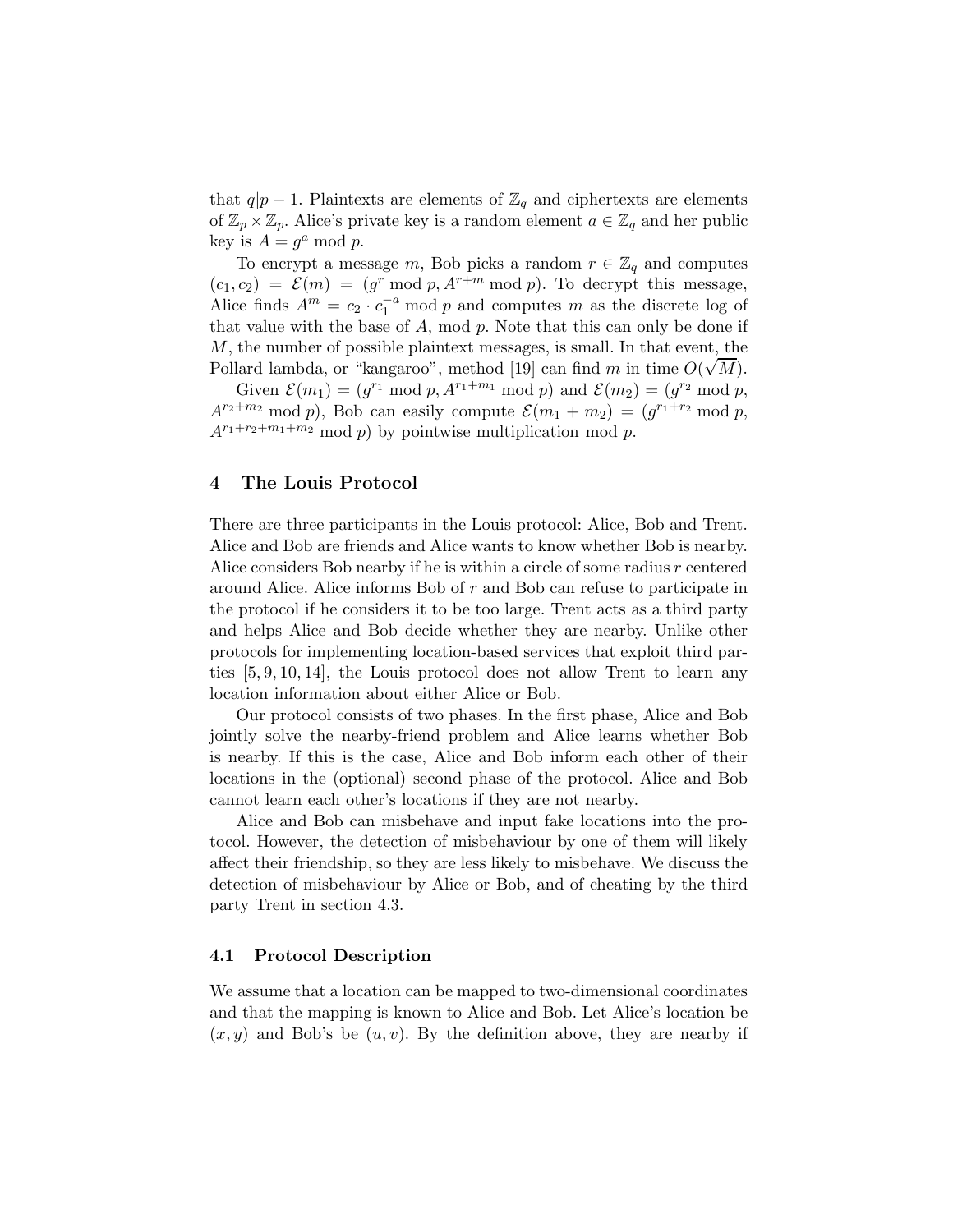

Fig. 1. System model of the Louis protocol. The dashed arrows indicate the optional second phase.

 $\sqrt{(x-u)^2+(y-v)^2}$  < r. Equivalently, we can check the sign of  $d=$  $(x - u)^2 + (y - v)^2 - r^2$ . In particular, Bob is near Alice if  $d < 0$ .

Figure 1 presents the two communication channels used in our system model. The first is between Alice and Bob, and the second is between Alice and Trent. Alice also acts as a relay of the communication between Bob and Trent. The benefit of this approach is to hide Bob's identity from Trent, thus improving privacy. We assume that the two secure communication channels are set up before our protocol begins.

The protocol consists of two phases. The first phase lets Alice determine whether Bob is nearby. If this is the case, the (optional) second phase lets Alice and Bob learn each other's locations. In our protocol,  $\mathcal{E}_A(\cdot)$  is the Paillier additive homomorphic encryption function using Alice's public key,  $\mathcal{E}_T(\cdot)$  is a (non-homomorphic) public-key encryption function using Trent's public key,  $\mathcal{H}(\cdot)$  is a cryptographic hash function,  $sig_A(m)$  is Alice's signature on message m, and similarly with  $sig_T(m)$ .

1. **First phase:** Alice determines her location  $(x, y)$  and her desired radius r, and picks a random salt  $s_A$ .

Alice $\rightarrow$ Bob:  $\mathcal{E}_A(x^2+y^2), \mathcal{E}_A(2x), \mathcal{E}_A(2y), r, \mathcal{H}(x \parallel y \parallel s_A)$ 

2. Bob checks the value of  $r$ . If he thinks  $r$  is too large, he aborts the protocol. Otherwise, he determines his location  $(u, v)$ , picks a random value k and computes

$$
\mathcal{E}_A(d+k) = \frac{\mathcal{E}_A(x^2+y^2) \cdot \mathcal{E}_A(u^2+v^2) \cdot \mathcal{E}_A(k)}{(\mathcal{E}_A(2x))^u \cdot (\mathcal{E}_A(2y))^v \cdot \mathcal{E}_A(r^2)},
$$

Bob also chooses a random salt  $s_B$ .

Bob→Alice:  $\mathcal{E}_A(d+k)$ ,  $\mathcal{E}_T(k)$ ,  $\mathcal{H}(u \parallel v \parallel s_B)$ ,  $\mathcal{H}(k)$ .

- 3. Alice decrypts  $\mathcal{E}_A(d+k)$ . Alice $\rightarrow$ Trent:  $d + k$ ,  $\mathcal{E}_T(k)$ ,  $sig_A(d + k)$ ,  $sig_A(\mathcal{E}_T(k))$
- 4. Trent decrypts  $\mathcal{E}_T(k)$  and verifies Alice's signatures. Next, he computes d. If  $d < 0$ , Trent sets answer = 'YES' else answer = 'NO'. Trent→Alice: answer,  $sig_T$ (answer  $\parallel sig_A(d + k) \parallel sig_A(\mathcal{E}_T(k))$ ).
- 5. Alice verifies Trent's signature. Next, if  $answer = -'YES'$ , she knows that Bob is nearby. Alice terminates the protocol if Bob is not nearby or if only the first phase of the protocol is run. Otherwise: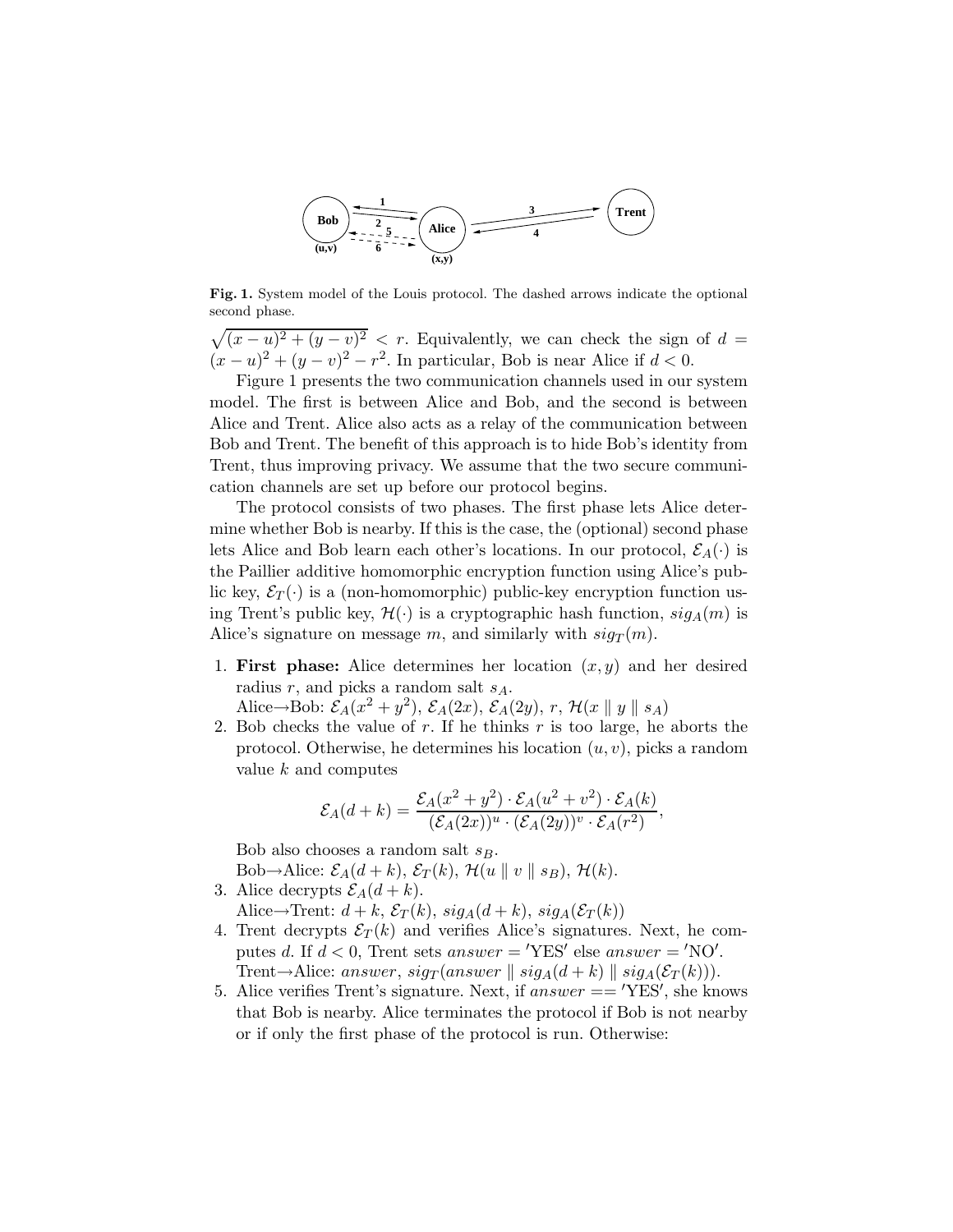|                                         | Alice        | Bob            | Trent                           |
|-----------------------------------------|--------------|----------------|---------------------------------|
| TLS connection time $1\,516 \pm 2$ ms 1 |              | $255 \pm 4$ ms | $256 \pm 2$ ms                  |
| Computation time                        | $635 + 4$ ms |                | $175 \pm 4$ ms $141 \pm 0.6$ ms |

Table 1. Runtime of the Louis protocol.

Second phase: Alice reveals her location to Bob:

Alice→Bob: answer,  $d + k$ ,  $sig_A(d + k)$ ,  $sig_A(\mathcal{E}_T(k))$ ,  $sig_T(answer \parallel$  $sig_A(d+k)$  ||  $sig_A(\mathcal{E}_T(k))$ ), x, y, s<sub>A</sub>.

6. Bob verifies all signatures. He then computes  $\mathcal{H}(x \parallel y \parallel s_A)$  and compares the hash value with the one provided by Alice in step 1. He also uses  $(x, y)$  to compute  $d+k$  and compares it to the value received. If the values do not match, Bob aborts the protocol. Otherwise Bob reveals his location to Alice: Bob $\rightarrow$ Alice: u, v, s<sub>B</sub>, k.

7. Alice computes  $\mathcal{H}(u \parallel v \parallel s_B)$  and  $\mathcal{H}(k)$  and compares the values with the hash values provided by Bob in step 2. Alice also computes  $d + k$  based on  $(x, y)$ ,  $(u, v)$ , and k and verifies whether it equals the decrypted value of  $\mathcal{E}_A(d+k)$ .

Note that our protocol checks whether  $d < 0$ . In the Paillier cryptosystem, d will be an element of  $\mathbb{Z}_n$ , so to check this condition, we ensure that *n* is sufficiently large, and we say  $d < 0$  if  $n/2 < d < n$ .

#### 4.2 Measurements

We implemented our protocols using the OpenSSL [17] and NTL [21] libraries. We chose RSA for the non-homomorphic encryption and signature functions. The key sizes of all the cryptographic functions are 2048 bits. Our hash function is SHA-256, and the cipher stack in TLS is AES256 in CBC mode with ephemeral Diffie-Hellman key exchange. (The ephemeral keys can be used in the Lester and Pierre protocols, below.) We evaluated these protocols on a 3.0 GHz Pentium 4 desktop. We ran the protocol one hundred times and measured TLS connection-setup time and overall computation time for each protocol participant. Table 1 shows our results.

With 2048-bit keys, it takes about a quarter second to set up a TLS connection. Alice initiates two TLS connections, which takes about half a second. Trent's computation time is very small. The major burden is on Alice, who takes about 0.6 s; Bob's computation time is less than one third of Alice's. In short, if a mobile device can set up a TLS connection, it should be able to finish the Louis protocol in comparable time or shorter.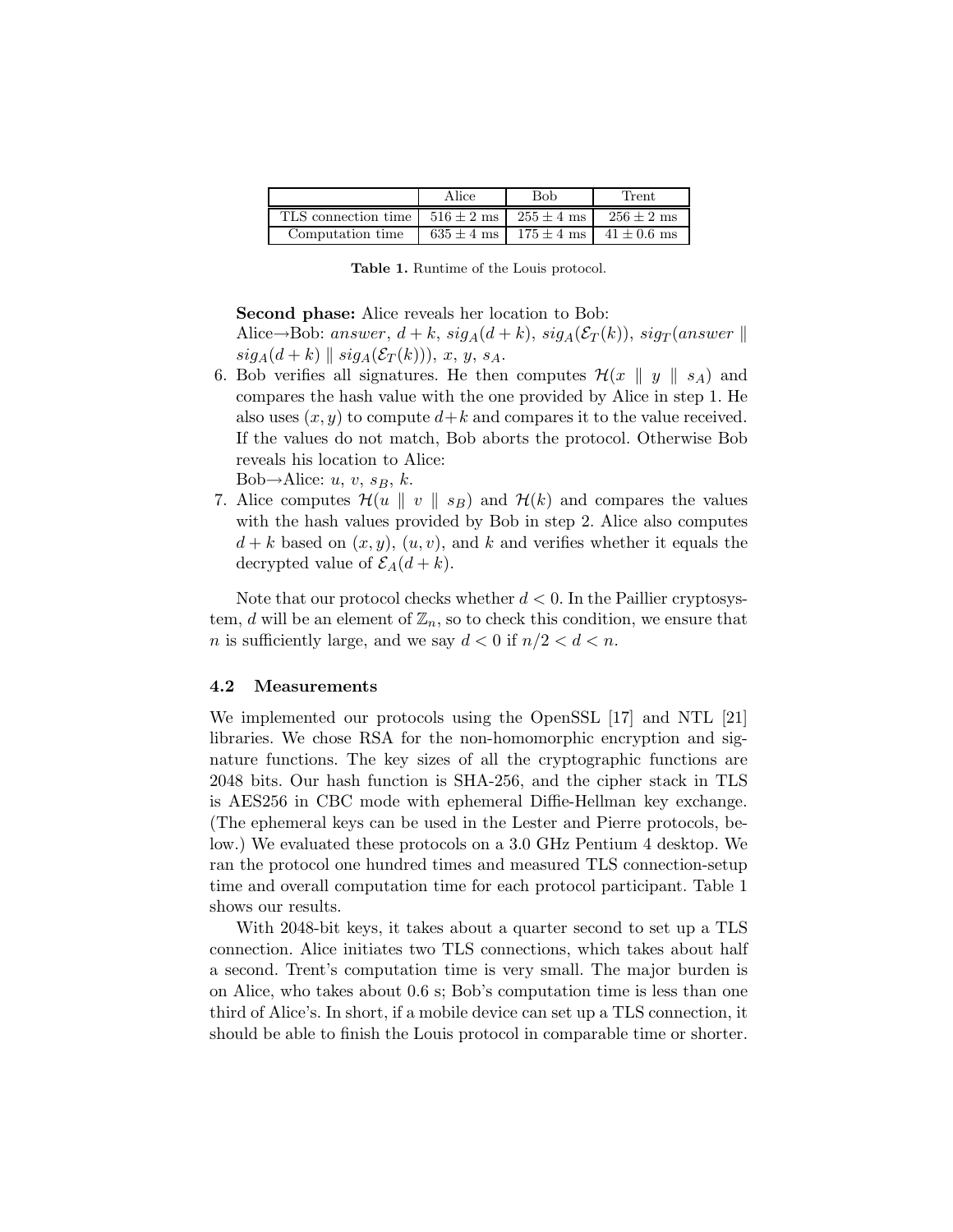### 4.3 Analysis

The Louis protocol can directly detect scenarios where Alice and Bob reveal other locations than the ones they committed to. We next explain how Alice and Bob can discover other kinds of misbehaviour.

Alice detects misbehaviour by Bob or Trent. If Alice detects suspicious behaviour, such as not spotting nearby Bob though she was told that he is nearby, and if only the first phase of the protocol has been run, Alice asks Bob to execute the second phase. If Bob refuses, Alice will suspect that Bob misbehaved. Otherwise, Alice proceeds as follows:

If Alice is told by Trent that Bob is nearby, but then fails to spot Bob at his released, nearby location, Alice will realize Bob's misbehaviour. If the released location is not nearby, Alice asks Bob to reveal the random values that he used in his calculations and repeats the calculations. If the results are not identical to the ones released by Bob, Bob must have misbehaved. Otherwise, there was cheating by Trent.

If Alice is told by Trent that Bob is not nearby, but then spots him in her vicinity, she proceeds in a similar way. Namely, if the location released by Bob is not nearby, Bob must have misbehaved. If it is nearby, Alice repeats Bob's calculations, as explained above, to detect cheating by Trent.

Finally, if step 7 in the protocol fails, Alice also repeats Bob's calculations to discover who misbehaved.

Bob detects misbehaviour by Alice or Trent. If the second phase of the protocol is not run, Bob does not learn any location information about Alice, which makes it impossible for him to detect misbehaviour. However, Bob can refuse to answer multiple queries from Alice if they arrive within a very short time. These queries could be part of a probing attack, where Alice knows a set of likely locations for Bob and uses each of them for invoking the protocol.

If the second phase of the protocol is run and Bob detects suspicious behaviour, Bob uses mechanisms similar to Alice's to discover misbehaviour.

Alice or Bob collude with Trent. Our protocol cannot detect collusion, where Trent tells the value of  $d$  to one of the parties. However, Alice and Bob can jointly choose the third party, which reduces the risk of collusion.

# 5 The Lester Protocol

The Louis protocol allows Alice and Bob to learn each other's locations if and only if they are nearby, but it requires the participation of Trent. In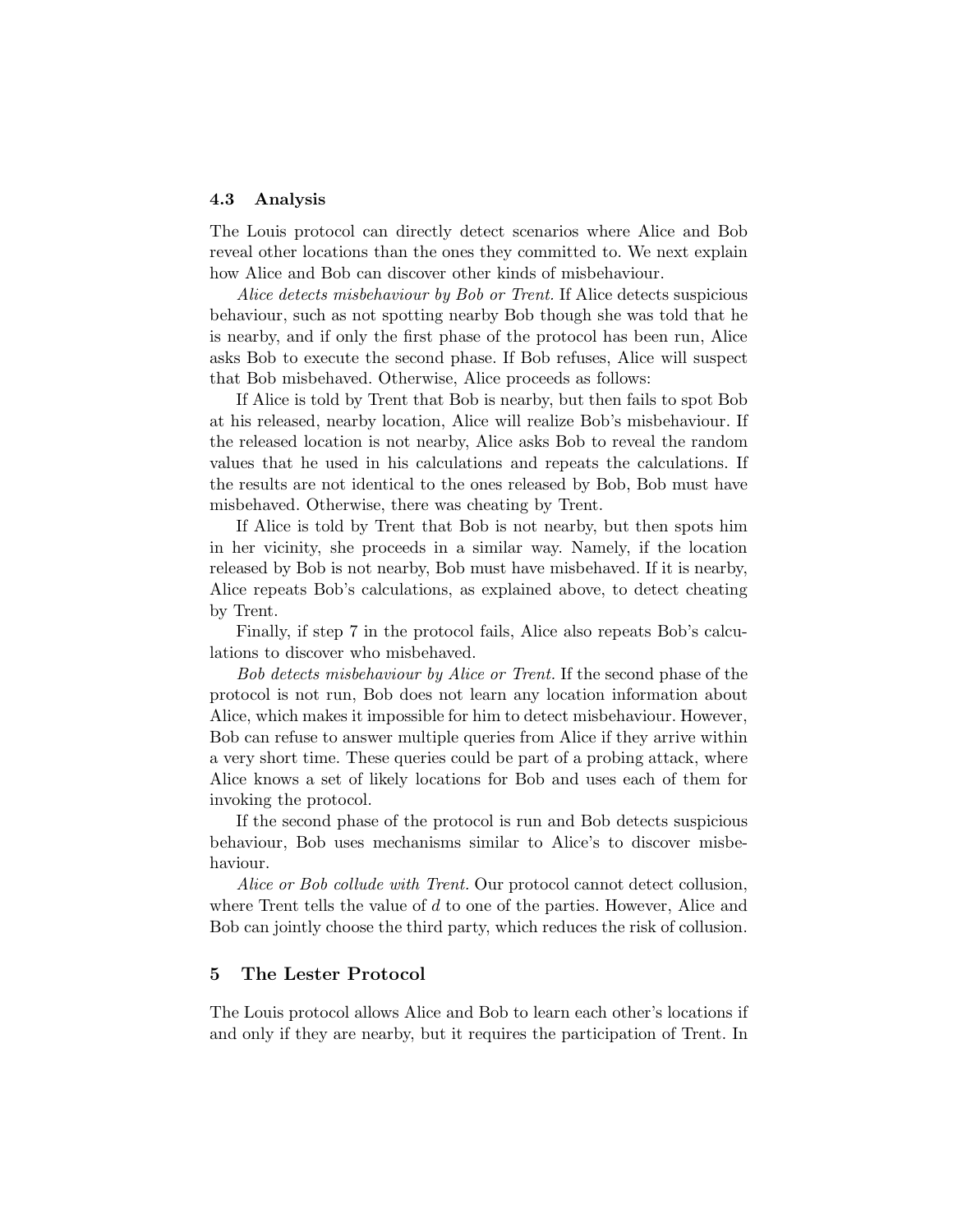our second protocol, Lester, we do away with the need for Trent. However, this comes at some small costs. First, the information disclosure is now only one-way; that is, Alice learns about Bob's location, but not vice versa. Alice and Bob could of course run the protocol a second time, with the roles reversed, to mutually exchange information. (Note that this requires only one extra message, since the resulting two messages from Bob to Alice can be combined.) Second, Alice learns less exact information about Bob; she only learns the distance between them, although this may actually be a benefit, depending on the context.

#### 5.1 Protocol Description

This protocol uses the CGS97 cryptosystem of section 3.2. Recall that this cryptosystem has an unusual property: the amount of work Alice must do in order to decrypt a message depends on the number of possible messages. We use this property to our advantage in this protocol.

The Lester protocol is very simple. Let a and b be Alice and Bob's private keys, and  $A = g^a$  and  $B = g^b$  be their public keys. Note that these keys may be ephemeral; if Alice and Bob are communicating via TLS [7], for example, they can use the key pairs from an ephemeral Diffie-Hellman key exchange. Alice and Bob can each calculate  $C = A^b = B^a$ . Alice sends Bob  $\mathcal{E}_A(x^2+y^2), \mathcal{E}_A(2x), \mathcal{E}_A(2y)$ . Bob picks a *workfactor t* (see below) and a random salt s of length t, and sends to Alice  $t, \mathcal{E}_A(b \cdot (D \cdot 2^t + s))$ , where  $D = (x - u)^2 + (y - v)^2$  is the square of the distance between Alice and Bob. Alice receives this message, and can calculate  $A^{b \cdot (D \cdot 2^t + s)} = C^{D \cdot 2^t + s}$ .

If Alice wants to learn whether Bob is closer than some threshold distance r away, she uses the kangaroo method [19] to determine  $D \cdot 2^t + s$ if it is in the range  $[0, r^2 \cdot 2^t]$ . This can be done in time  $O(r \cdot 2^{t/2})$  and space  $O(t \log r)$ . Other methods to calculate discrete logarithms, such as baby-step-giant-step [20], can solve this problem with the same runtime, but with exponentially larger space requirements. If this step is successful, shifting the result by  $t$  bits yields  $D$ . The effect of Bob including a factor of b in his response to Alice is that Alice's discrete logarithm calculation is to the base of the ephemeral  $C$  rather than  $A$ . This prevents Alice from doing a certain amount of reusable precomputation derived from a predetermined base.

Bob should choose  $t$  so that he is comfortable with the amount of work Alice would have to do in order to discover the distance between them. This will likely depend on things Bob knows about his friend Alice, such as the computational capacity of Alice's cellphone.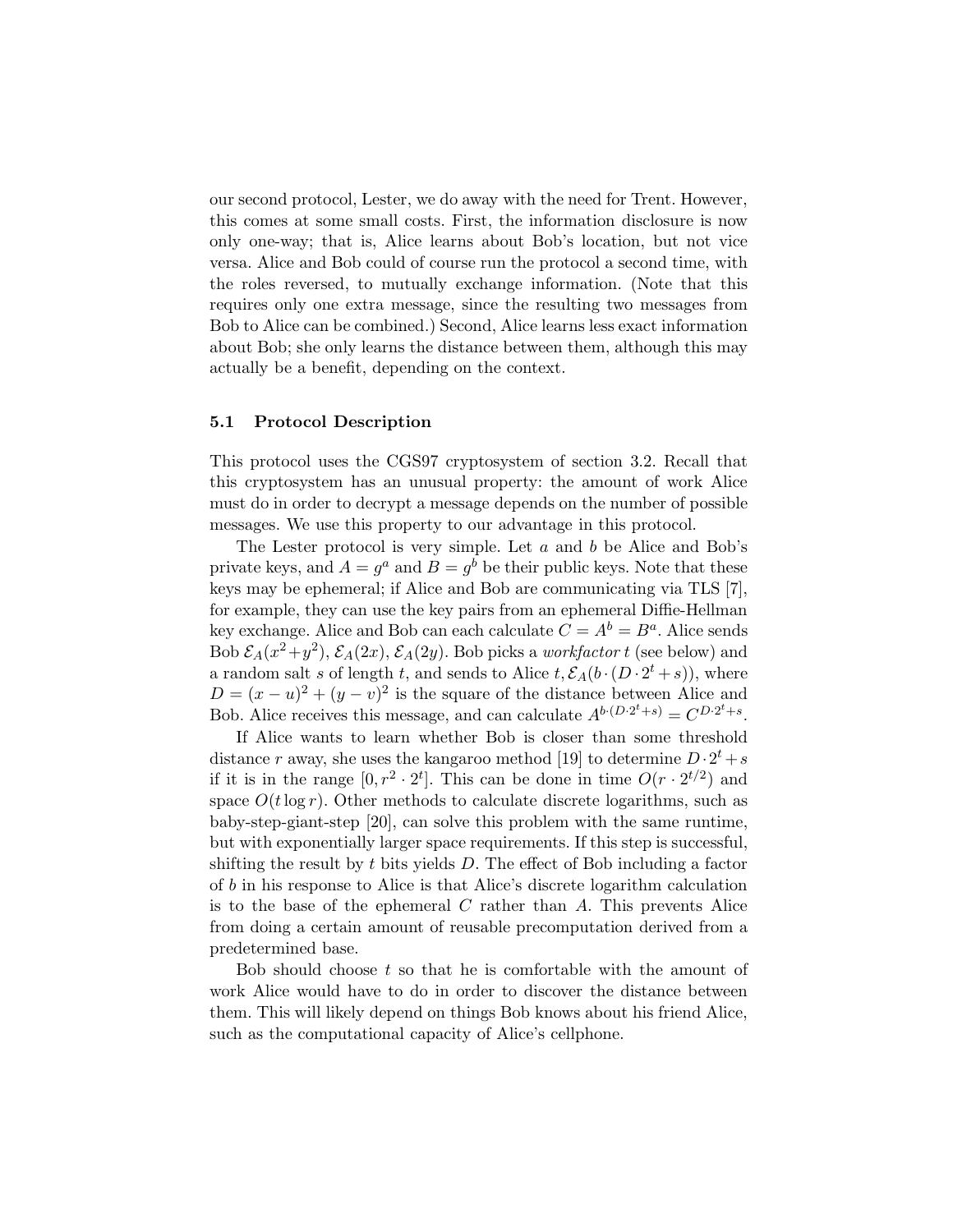

Fig. 2. Alice's computation time in the Lester protocol.

## 5.2 Measurements

The runtime of the Lester protocol is dominated by Alice's computation of the discrete log of  $C^{D\cdot 2^{t}+s}$  to the base of C. In Figure 2, we plot this time against the workfactor value  $t$ , chosen by Bob. For fixed  $r$ , we expect this runtime to scale as  $2^{t/2}$  and the log plot shows that this is indeed the case. This gives Bob a fair amount of control over the amount of work Alice will need to do to find the distance between them: in our setup, if  $t = 20$ , Alice needs only about a quarter of a second, and if  $t = 40$ , Alice needs a few minutes of computation time. If this is not enough, Bob could choose even larger values, and the exponential nature of the runtime means he can make Alice work a very long time with only a small increase in t.

We measured Bob's computation time, on the other hand, to be  $175 \pm 2$  ms, comparable to that of the Louis protocol, and this value is independent of t.

#### 5.3 Analysis

This protocol has no way to detect if Alice or Bob use incorrect locations as their input. This could allow Alice to confirm a guess of Bob's location simply by entering that guess as her own location and seeing if the protocol successfully finds Bob to be very nearby. Alice could also check specific ranges of large values of D. For example, if locations are measured in metres, she could check whether Bob is between 10000 and 11000 m away for about the same cost as checking whether he is between 0 and 4600 m away. Of course, the former ring represents a much more widely spread out geographical area, and knowing only that Bob is in that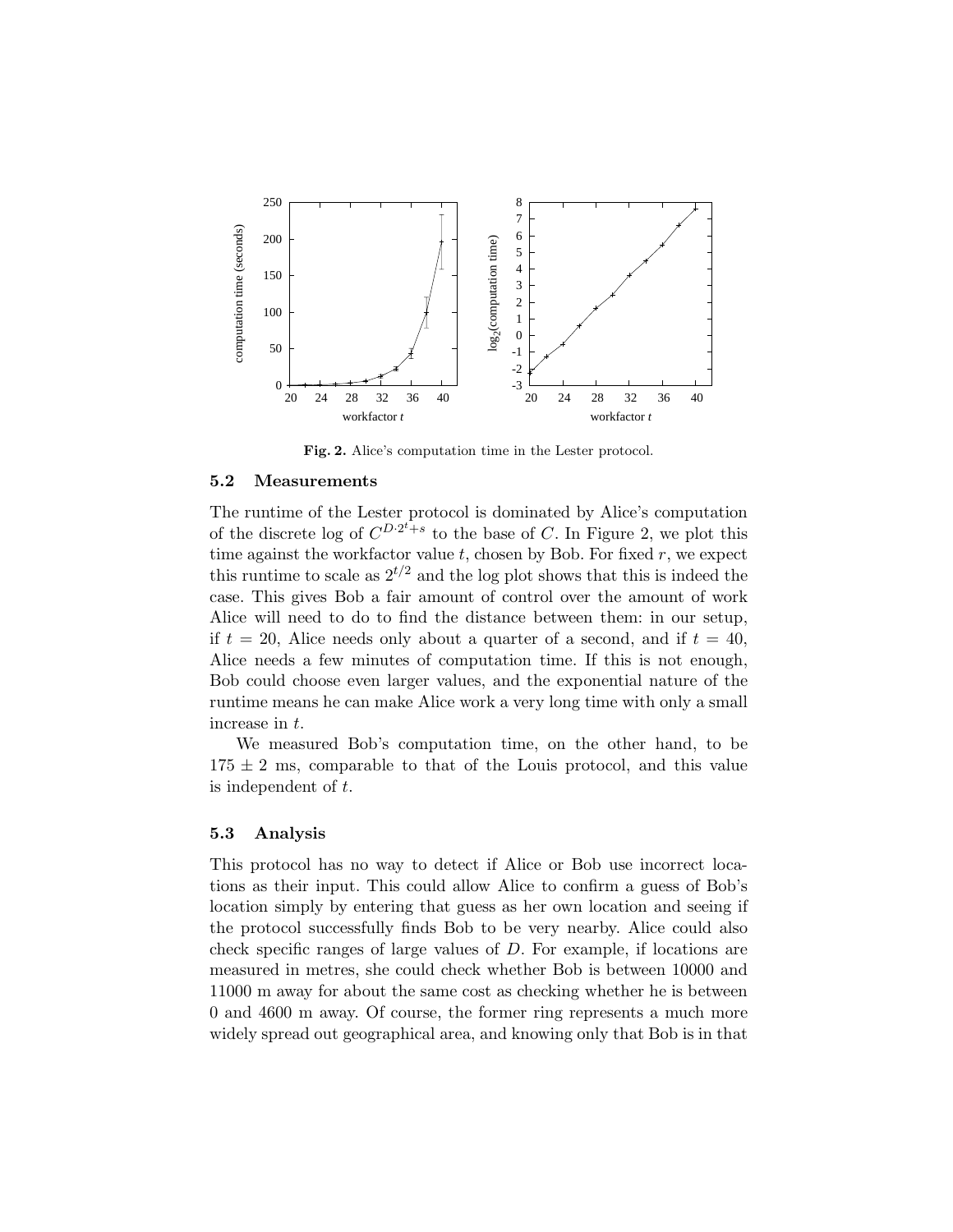ring probably gives less useful information to Alice. An exception is when Alice knows a few places that Bob is likely to be: his home, his work, etc.; she can then confirm those guesses with minor difficulty. Note that Bob has a little bit of extra power: not only can be choose a large  $t$  if he suspects Alice is probing for his exact location, but he can also effectively refuse to participate in the protocol, without letting Alice know. He does this by returning an unconditional negative; that is, an encryption of a random value instead of the correct response. This makes it extremely probable that Alice's discrete log computation will fail. If Bob wants to be extra careful, he should be sure to avoid revealing he has done this to side channels, such as timing differences [11]. Conversely, he could return an unconditional positive by returning an encryption of a small number rather than the result of his calculation. If Alice cares, she can prevent the latter by adding a random value k to her  $x^2 + y^2$  and dividing Bob's response by  $C^{k \cdot 2^t}$ . Of course, as in the Louis protocol, Alice is likely to notice if Bob claims to be nearby but is not.

Another downside of this protocol is that Bob only has very coarse control over the threshold distance; he can choose how much work Alice would have to do in order to discover that he was, say, 500 metres away, but with only twice as much work, Alice could discover that Bob was 1000 metres away. A minor modification to the Lester protocol, however, can make Alice's work be quadratic in the threshold distance instead of linear. Instead of the CGS97 cryptosystem, the Boneh-Goh-Nissim cryptosystem [2] can be used. This protocol has the same properties (additive homomorphic; decryption takes  $O(\sqrt{M})$  time) as CGS97, but also allows calculations of encryptions of quadratic functions, in addition to linear ones. With this system, Bob could compute  $\mathcal{E}_A(D^2 \cdot 2^t + s)$  for a random salt s between 0 and  $(2D+1)2<sup>t</sup> - 1$ , and Alice's work to find the distance to Bob will be  $O(r^2 \cdot 2^{t/2})$ .

# 6 The Pierre Protocol

Our third protocol, Pierre, solves the above problems with the Lester protocol and gives Bob more confidence in his privacy. On the other hand, if Alice and Bob are nearby, the Pierre protocol will inform Alice of that fact, but will give her much less information about Bob's exact location.

### 6.1 Protocol Description

In this protocol, Alice picks a *resolution distance r*, roughly analogous to the threshold distance  $r$  in the previous protocols. Alice and Bob then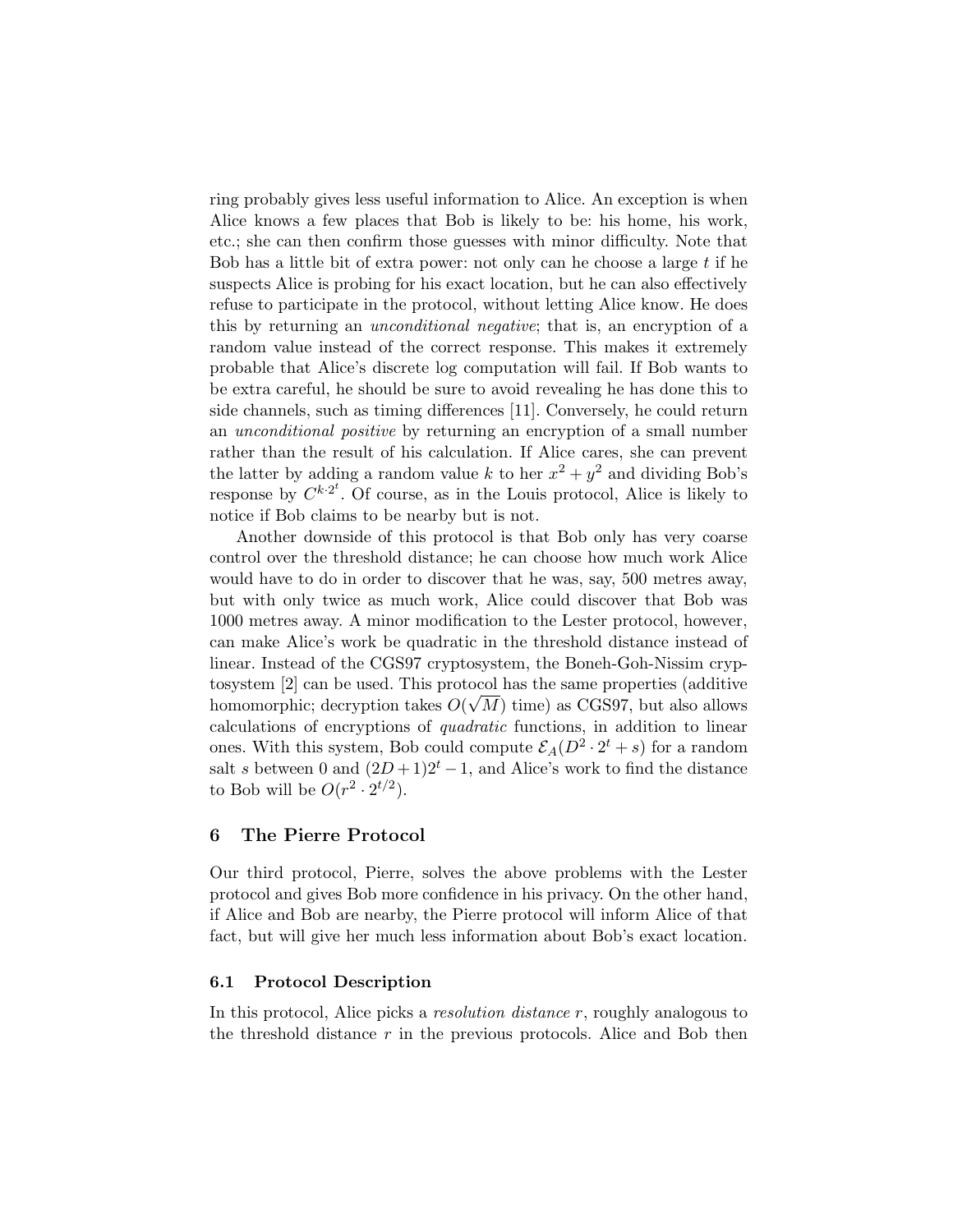

Fig. 3. Grid distances in the Pierre protocol. The  $x$  and  $y$  distances between Alice and Bob are measured in grid cells (integral units of r), and  $D_r = (\Delta x_r)^2 + (\Delta y_r)^2$ . Alice can determine whether Bob is in the dark grey, medium grey, or light grey area, but no more specific information than that.

express their coordinates in (integral) units of  $r$ ; that is, if Alice's true position is  $(x, y)$ , then for the purposes of this protocol, she will use coordinates  $(x_r, y_r) = (\lfloor \frac{x}{r} \rfloor)$  $\frac{x}{r}$ ],  $\lfloor \frac{y}{r} \rfloor$  $\frac{y}{r}$ ]), and similarly for Bob. This has the effect of dividing the plane into a grid, and Alice and Bob's location calculations only depend on the grid cells they are in; see Figure 3.

This protocol can use either of the homomorphic cryptosystems we have mentioned. It turns out that CGS97 is slightly more efficient, so we will use the notation of that system. As with the Lester protocol, Alice and Bob's public keys can be the ephemeral ones generated during TLS setup.

Alice sends to Bob  $r, \mathcal{E}_A(x_r^2 + y_r^2), \mathcal{E}_A(2x_r), \mathcal{E}_A(2y_r)$ . Bob picks three random elements  $\rho_0, \rho_1, \rho_2$  of  $\mathbb{Z}_p^*$ \* and replies with  $\mathcal{E}_A(\rho_0 \cdot D_r)$ ,  $\mathcal{E}_A(\rho_1 \cdot (D_r -$ 1),  $\mathcal{E}_A(\rho_2 \cdot (D_r - 2))$ , where  $\hat{D}_r = (x_r - u_r)^2 + (y_r - v_r)^2$  is the square of the distance between Alice and Bob, in integral units of  $r$ . As in the Lester protocol, if Bob is uncomfortable with Alice's query, either because of her choice of r, her frequency of querying, or some other reason, Bob can reply with encryptions of three random values, ensuring Alice will not think he is nearby.

Note that  $\rho_0 \cdot D_r = 0$  if Alice and Bob are in the same grid cell and is a random element of  $\mathbb{Z}_p^*$ \* otherwise. Similarly,  $\rho_1 \cdot (D_r - 1) = 0$ if Alice and Bob are in adjacent grid cells and random otherwise, and  $\rho_2 \cdot (D_r - 2) = 0$  if Alice and Bob are in diagonally touching grid cells and random otherwise.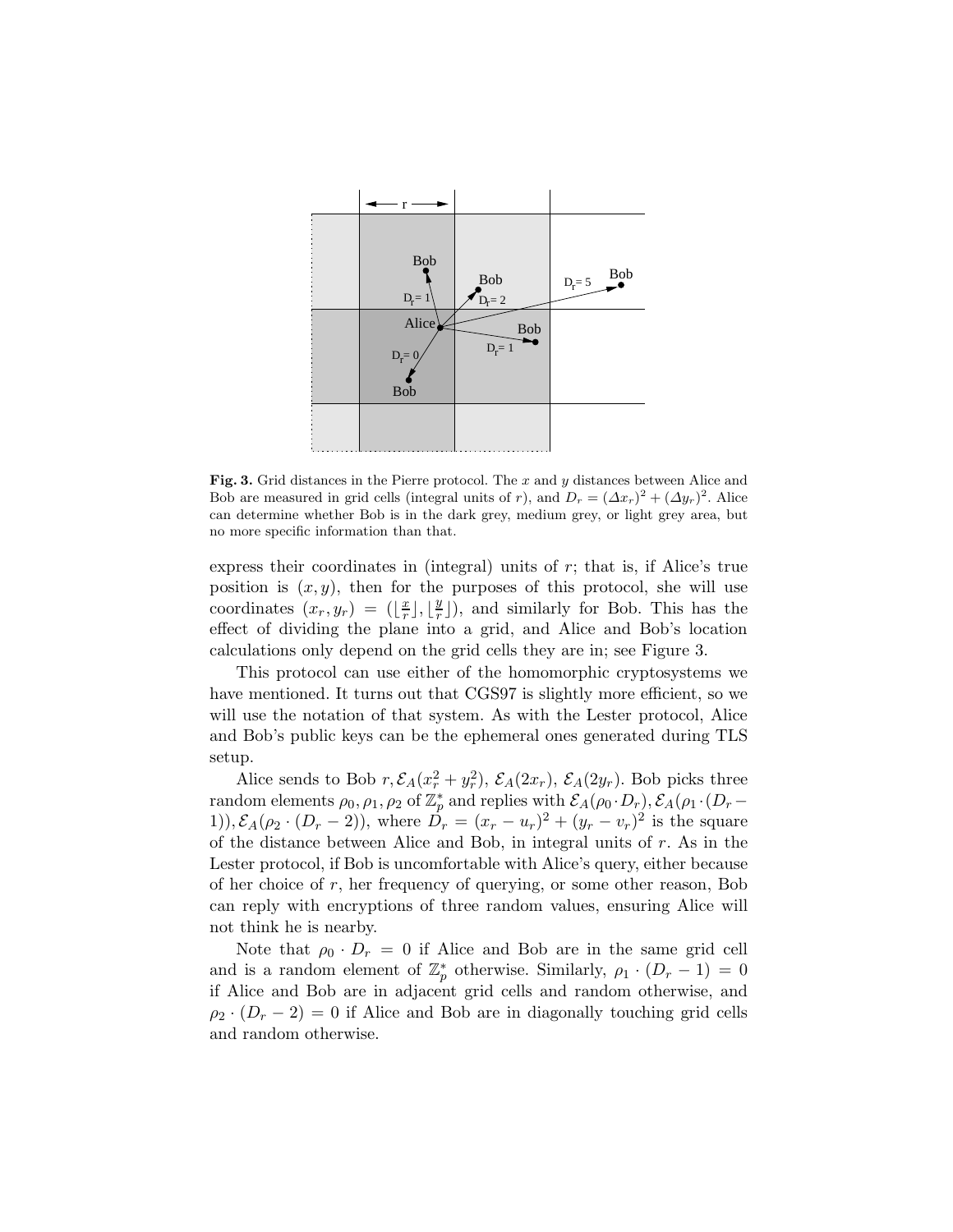|                     | Alice          | Bob            |  |
|---------------------|----------------|----------------|--|
| TLS connection time | $256 \pm 3$ ms | $257 + 1$ ms   |  |
| Computation time    | $384 \pm 4$ ms | $354 \pm 3$ ms |  |

Table 2. Runtime of the Pierre protocol.

In CGS97, it is easy for Alice to check whether a received ciphertext  $(c_1, c_2)$  is an encryption of 0: this is the case exactly when  $c_2 = c_1^a \mod p$ , where a is Alice's private key. Therefore, with this protocol, Alice can tell when Bob is in the same, adjacent, or diagonally touching grid cell (and learns which is the case), but she learns no more specific information than that.

#### 6.2 Measurements

We measured the computation time of the Pierre protocol using 2048 bit keys for both TLS and CGS97; the results are shown in Table 2. For comparison, we also show the time to set up an TLS connection between Alice and Bob. The computation times shown are for the worstcase situation; that is, Alice and Bob are not nearby.

We can see that the computational cost of the Pierre protocol is only slightly more expensive than setting up TLS; this suggests that the protocol would be reasonable to run on mobile devices.

#### 6.3 Analysis

As with the other protocols, we cannot prevent Alice from using an incorrect location in order to try to confirm a guess of Bob's location. However, in the Lester protocol, as mentioned above, Alice can try to verify a number of guesses with a single query to Bob. This is not the case in the Pierre protocol; each protocol run tells Alice only whether Bob is near the location she entered, and she can extract no other information from Bob's reply.

Like the Lester protocol, the Pierre protocol can gain a minor benefit from using the Boneh-Goh-Nissim cryptosystem. Bob can combine two of his responses and reply with, for example,  $\mathcal{E}_A(\rho_1 \cdot D_r \cdot (D_r - 1)), \mathcal{E}_A(\rho_2 \cdot$  $(D<sub>r</sub> - 2)$ ). If the first ciphertext decrypts to 0, then Alice knows that  $D<sub>r</sub>$ is either 0 or 1, but not which. This gains Bob a small amount of privacy, and at the same time slightly decreases the size of his reply, even taking into account that Boneh-Goh-Nissim is elliptic curve based.

A more dramatic benefit could be gained by using a ring homomorphic encryption system; that is, a system in which, given  $\mathcal{E}(x)$  and  $\mathcal{E}(y)$ , one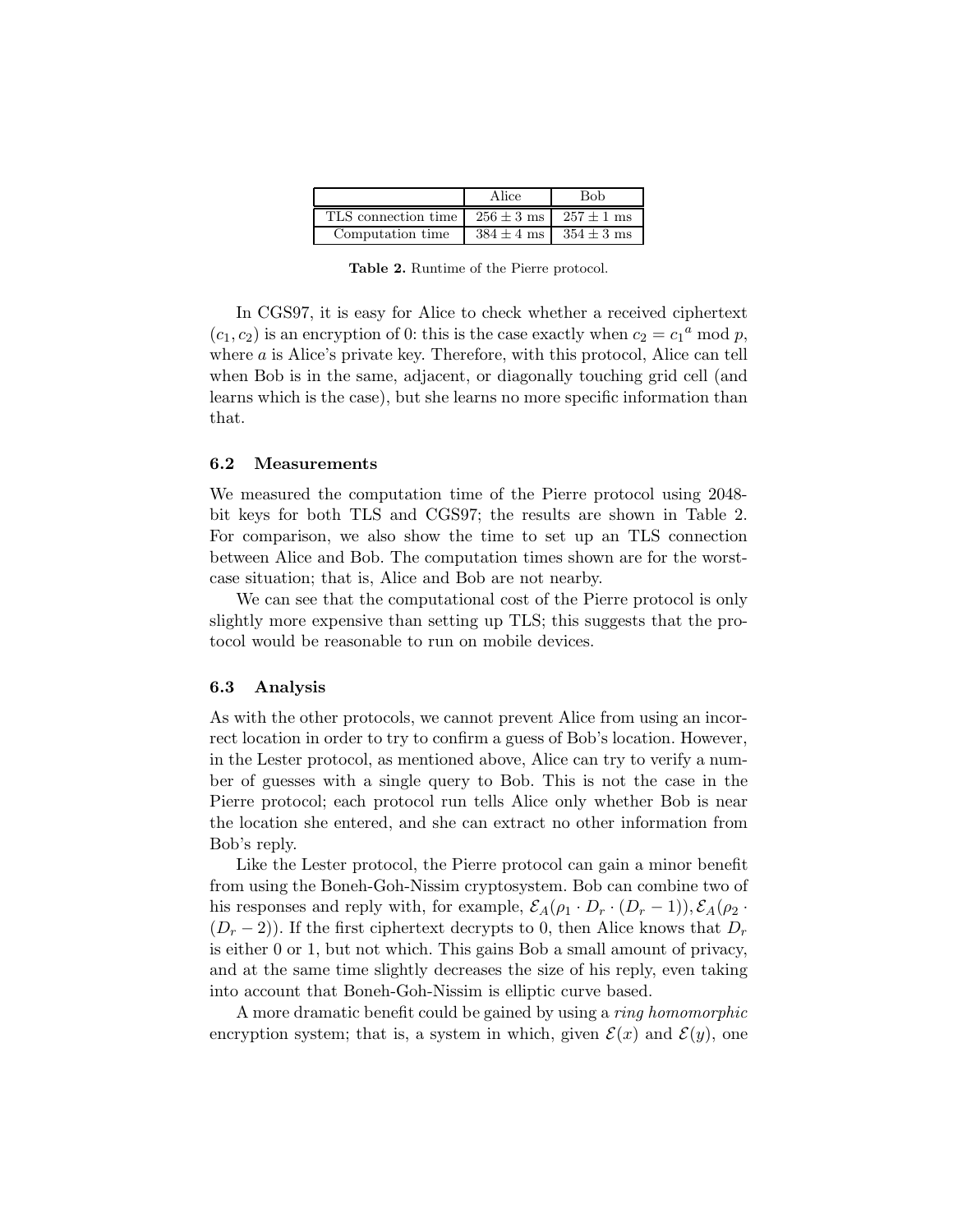

Fig. 4. Success probabilities of the three protocols, as a function of the actual distance between Alice and Bob (as a multiple of  $r$ ).

can efficiently compute both  $\mathcal{E}(x+y)$  and  $\mathcal{E}(x \cdot y)$ . With such a system, Bob could reply with the single ciphertext  $\mathcal{E}_A(\rho \cdot D_r \cdot (D_r - 1) \cdot (D_r - 2)).$ Bob could also include more factors of  $(D<sub>r</sub> - i)$  inside the encryption while reducing r and be able to more accurately approximate a circle around Alice by using more grid cells of a smaller size. Unfortunately, no secure ring homomorphic cryptosystem is yet known to exist.

# 7 Comparison of the Protocols

In each of our three protocols we say Alice *succeeds* if she discovers Bob is nearby. In some of the protocols, if Alice succeeds, she also learns extra information about Bob's location. We have set up each of our three protocols so that if Alice and Bob are within a distance r of each other, Alice will succeed. In the Louis protocol, the inverse is also true: if Alice and Bob are slightly more than distance r apart, Alice will not succeed. This behaviour does not match realistic use models, however; it is unlikely that Alice will want to learn if Bob is 199 m away, but not if Bob is 201 m away. In our other two protocols, the probability that Alice succeeds does not fall to 0 as soon as Bob is slightly further than  $r$  away; rather, it gradually drops to 0 as Bob gets further, reaching 0 at some outer threshold distance  $r_{out}$ . That is, if Bob's distance from Alice is less than r, Alice will certainly succeed; if his distance is greater than  $r_{out}$ , Alice will certainly not succeed, and between those values, Alice's probability of success gradually decreases. This seems to fit better with what Alice is likely to want.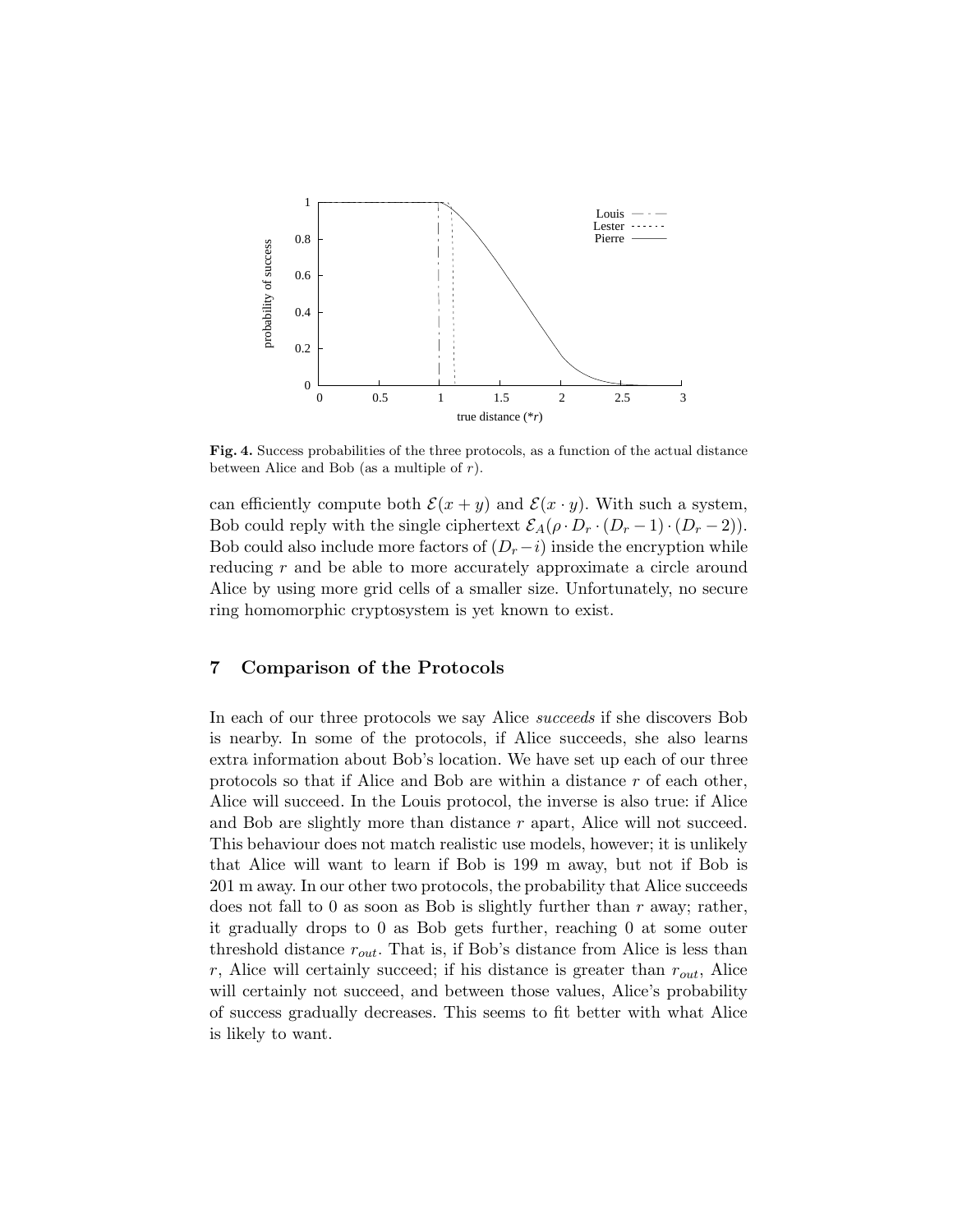| Protocol                    |                     | Louis (first Louis (both)          | Lester | Pierre                 |
|-----------------------------|---------------------|------------------------------------|--------|------------------------|
|                             | phase only) phases) |                                    |        |                        |
| Extra information           | none                | Bob's exact Bob's exact Bob's grid |        |                        |
| learned by Alice            |                     | $location$                         |        | distance cell distance |
| Requires third party        |                     |                                    |        |                        |
| Bob learns $r$              |                     |                                    |        |                        |
| Bob learns Alice's location |                     |                                    |        |                        |
| Communication steps         |                     |                                    |        |                        |

Table 3. Feature comparisons of our three protocols

In Figure 4 we plot Alice's success probability against Bob's distance from her (in units of  $r$ ), for each of the three protocols. As you can see, all three protocols succeed with probability 1 when the distance is less than r. The success probability of the Louis protocol drops immediately to 0 at that point, while the other protocols fall to 0 more gradually. The success probability of the Lester protocol starts dropping slowly as the distance increases past  $r$ , but then has a rapid decrease to 0 soon after; this is due to the fact that the kangaroo method for finding discrete logarithms has a small chance of succeeding, even if the logarithm in question is outside the expected exponent range. The success probability of the Pierre protocol, on the other hand, decreases to 0 gradually as the distance increases from r to  $r_{out} = 2\sqrt{2}r$ ; this last value is the maximum distance by which Alice and Bob can be separated and still be in diagonally touching cells.

In Table 3 we summarize the properties of our three protocols. For each, we indicate what additional information Alice learns about Bob's location in the event that the protocol succeeds, and whether the protocol requires the participation of a third party. We also indicate whether Bob learns Alice's choice of  $r$ , whether Bob learns any information about Alice's location, and the number of communication steps.

## 8 Conclusion

We have presented three protocols to solve the nearby-friend problem without requiring a third party that learns location information. Compared to previous work, our protocols require fewer rounds of computation. Moreover, we have demonstrated their feasibility with a sample implementation and its evaluation.

Alerting people of nearby friends is only one of many possible locationbased services. A topic of further investigation is what other services can be built with the techniques exploited in this paper.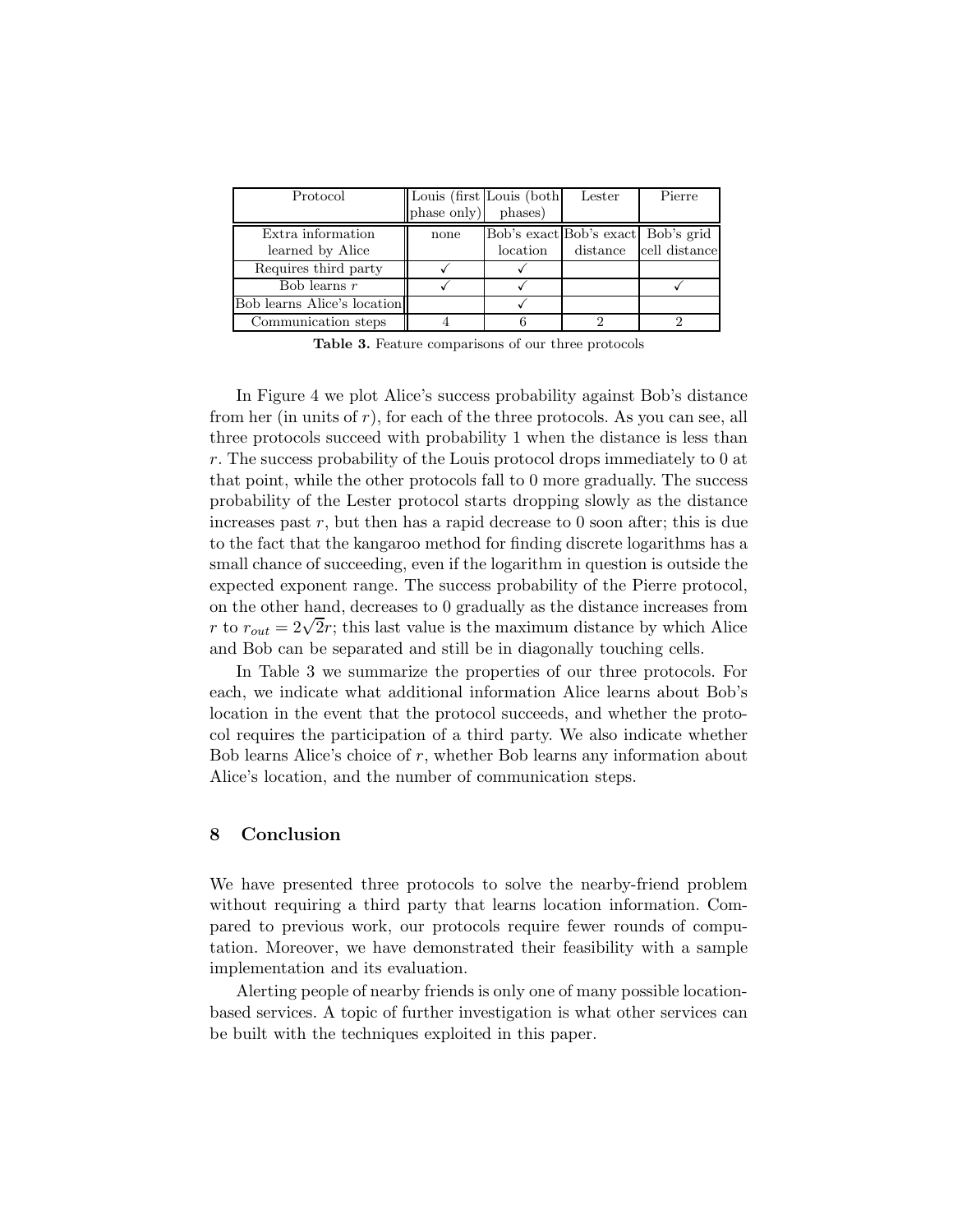# Acknowledgments

We thank the anonymous reviewers for their comments. This work is supported by the Natural Sciences and Engineering Research Council of Canada.

## References

- 1. M. J. Atallah and W. Du. Secure Multi-party Computational Geometry. In Proceedings of 7th International Workshop on Algorithms and Data Structures, pages 165–179, August 2001.
- 2. D. Boneh, E.-J. Goh, and K. Nissim. Evaluating 2-DNF Formulas on Ciphertexts. In Theory of Cryptography (TCC) '05, Lecture Notes in Computer Science 3378, pages 325–341. Springer-Verlag, 2005.
- 3. F. Brandt. Efficient Cryptographic Protocol Design based on Distributed El Gamal Encryption. In Proceedings of 8th International Conference on Information Security and Cryptology (ICISC), pages 32–47, December 2005.
- 4. C. Cachin. Efficient Private Bidding and Auctions with an Oblivious Third Party. In Proceedings of 6th ACM Conference on Computer and Communications Security, pages 120–127, November 1999.
- 5. R. Cheng, Y. Zhang, E. Bertino, and S. Prabhakar. Preserving User Location Privacy in Mobile Data Management Infrastructures. In Proceedings of 6th Workshop on Privacy Enhancing Technologies (PET 2006), Lecture Notes in Computer Science 4258, pages 393–412. Springer-Verlag, June 2006.
- 6. R. Cramer, R. Gennaro, and B. Schoenmakers. A Secure and Optimally Efficient Multi-Authority Election Scheme. In Advances in Cryptology—Eurocrypt '97, Lecture Notes in Computer Science 1233, pages 103–118. Springer-Verlag, 1997.
- 7. T. Dierks and E. Rescorla. The Transport Layer Security (TLS) Protocol Version 1.1. RFC 4346, http://www.ietf.org/rfc/rfc4346.txt, April 2006.
- 8. W. Du and Z. Zhan. A Practical Approach to Solve Secure Multi-party Computation Protocols. In Proceedings of 2002 Workshop on New Security Paradigms Workshop, pages 127–135, September 2002.
- 9. B. Gedik and L. Liu. Location Privacy in Mobile Systems: A Personalized Anonymization Model. In Proceedings of 25th International Conference on Distributed Computing Systems (ICDCS 2005), June 2005.
- 10. M. Gruteser and D. Grunwald. Anonymous Usage of Location-Based Services Through Spatial and Temporal Cloaking. In Proceedings of First International Conference on Mobile Systems, Applications, and Services (MobiSys 2003), May 2003.
- 11. P. Kocher. Timing Attacks on Implementations of Diffie-Hellman, RSA, DSS, and Other Systems. In Advances in Cryptology—CRYPTO '96, Lecture Notes in Computer Science 1109, pages 104–113. Springer-Verlag, August 1996.
- 12. G. M. Køien and V. A. Oleshchuk. Location Privacy for Cellular Systems; Analysis and Solutions. In Proceedings of 5th Workshop on Privacy Enhancing Technologies (PET 2005), Lecture Notes in Computer Science 3856, pages 40–58. Springer-Verlag, May/June 2005.
- 13. M. Liskov and R. Silverman. A Statistical Limited-Knowledge Proof for Secure RSA Keys. IEEE P1363 working group, 1998.